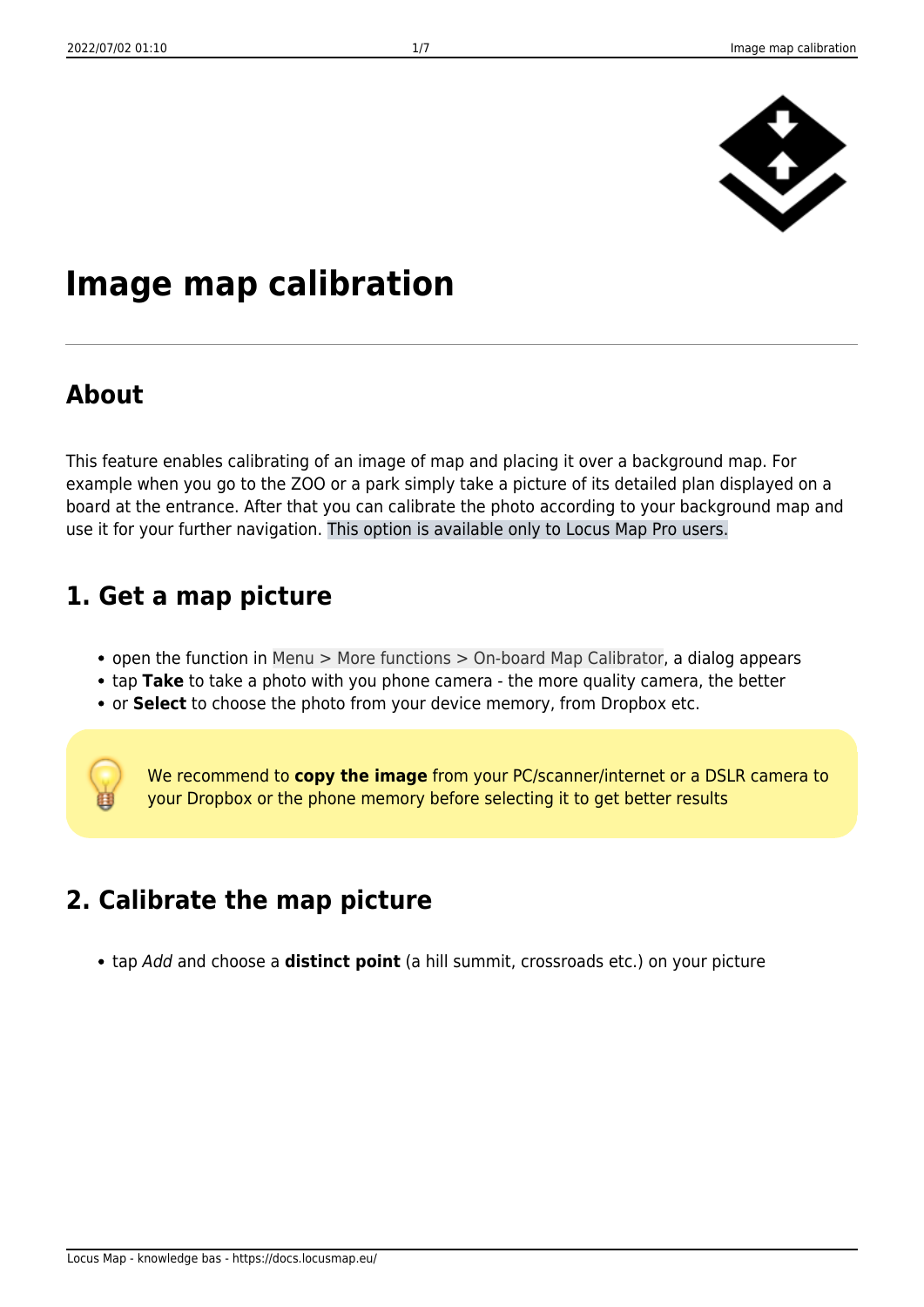

• tap  $\blacksquare$  in *Map coordinates menu* and choose **the same point** on your background map



repeat this procedure **4 times** - try to select points making a rectangle. You can edit their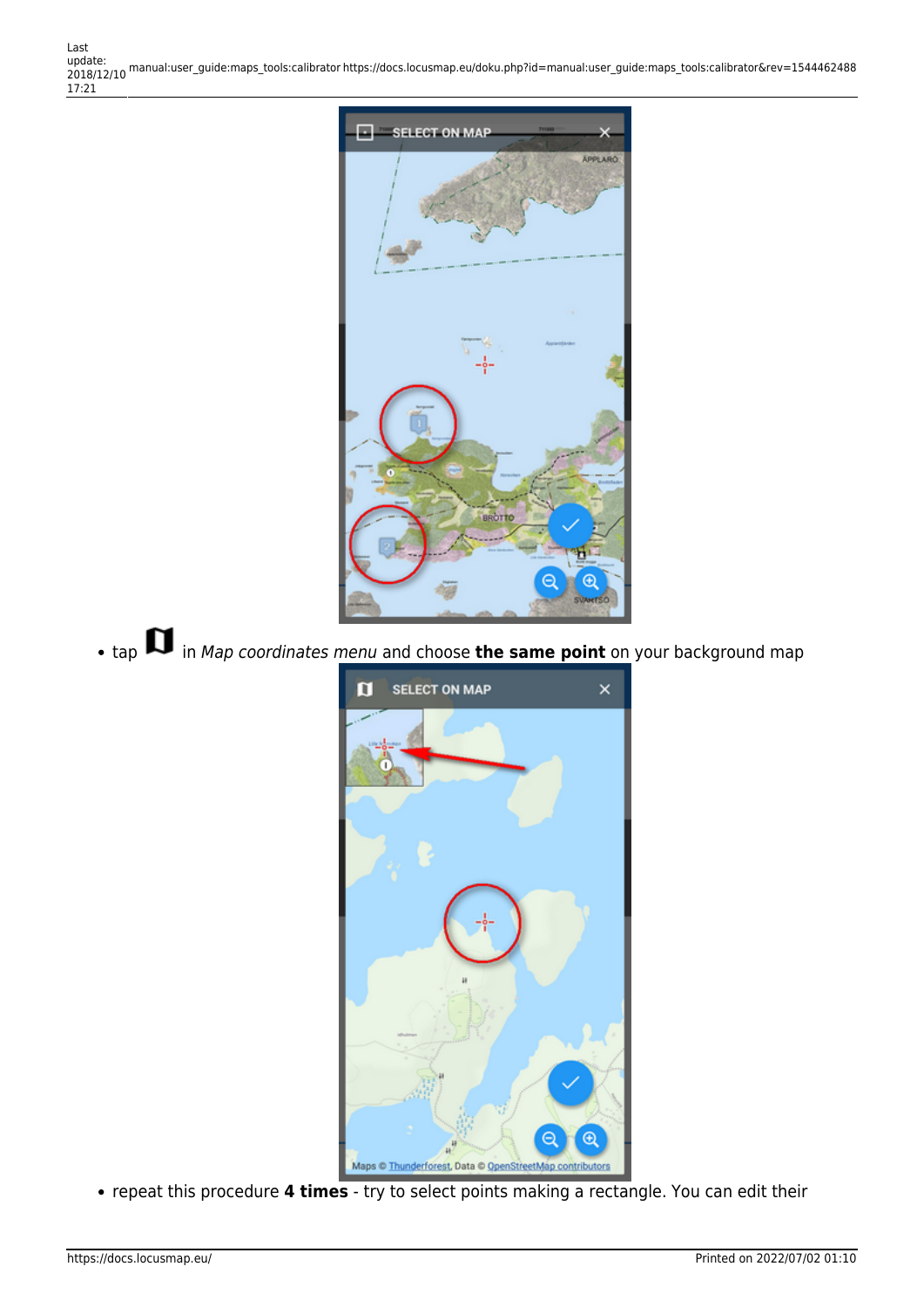| positions by tapping | or remove them. |  |
|----------------------|-----------------|--|
|                      |                 |  |

◢

| $\leftarrow$ | Image map calibration     | i                            |
|--------------|---------------------------|------------------------------|
| <b>PHOTO</b> |                           |                              |
|              | <b>CALIBRATION POINTS</b> | <b>TAKE</b><br><b>SELECT</b> |
|              | 2 Calibration points      | <b>ADD</b>                   |
|              | Point 1.                  |                              |
|              | Point 2.                  |                              |
| PHOTO        |                           |                              |
| 320.9812     |                           |                              |
|              | 1614.8228                 |                              |
|              | <b>MAP COORDINATES</b>    |                              |
|              | N 59°27.981'              |                              |
|              | E 18°42.421'              | Ũ                            |
|              | <b>CLEAR</b>              | CREATE                       |

## **3. Generate your calibrated map**

when you are ready with your four points the status line **turns green** and the Create button activates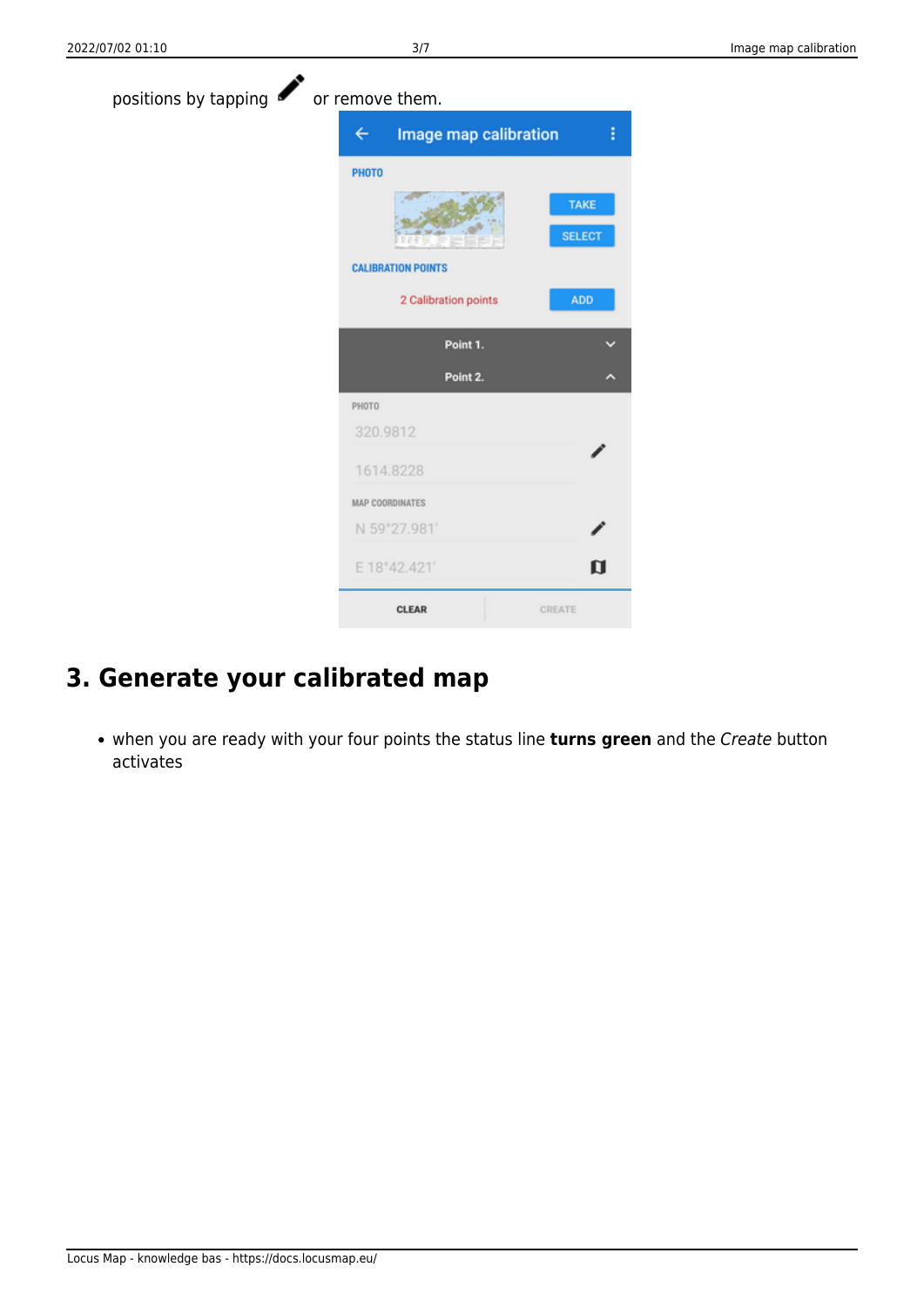Last update: 2018/12/10 manual:user\_guide:maps\_tools:calibrator https://docs.locusmap.eu/doku.php?id=manual:user\_guide:maps\_tools:calibrator&rev=1544462488 17:21

| Image map calibration     |                      |               |
|---------------------------|----------------------|---------------|
| <b>PHOTO</b>              |                      |               |
|                           |                      | <b>TAKE</b>   |
| u                         |                      | <b>SELECT</b> |
| <b>CALIBRATION POINTS</b> |                      |               |
|                           | 4 Calibration points | <b>ADD</b>    |
|                           | Point 1.             |               |
|                           | Point 2.             |               |
|                           | Point 3.             |               |
|                           | Point 4.             |               |
| PHOTO                     |                      |               |
| 3836.2302                 |                      |               |
| 909.0008                  |                      |               |
| <b>MAP COORDINATES</b>    |                      |               |
| <b>CLEAR</b>              | CREATE               |               |

calibration points overview appears - indicates their **deviation**.

| <b>CREATE NEW MAP</b>                                                                                                     |
|---------------------------------------------------------------------------------------------------------------------------|
| <b>NAME</b><br>Name<br><b>SETTINGS</b>                                                                                    |
| Optimize map<br>Divide the map image into smaller maps bundled into<br>one file. Highly recommended!<br><b>PARAMETERS</b> |
| Deviation of point 1<br>23 <sub>m</sub><br>Deviation of point 2<br>23 <sub>m</sub>                                        |
| Deviation of point 3<br>13 <sub>m</sub><br>Deviation of point 4<br>13 <sub>m</sub>                                        |
| Create map from current configuration?<br><b>NO</b><br><b>CREATE</b>                                                      |

When it is not too significant you can name the new map and proceed to its rendering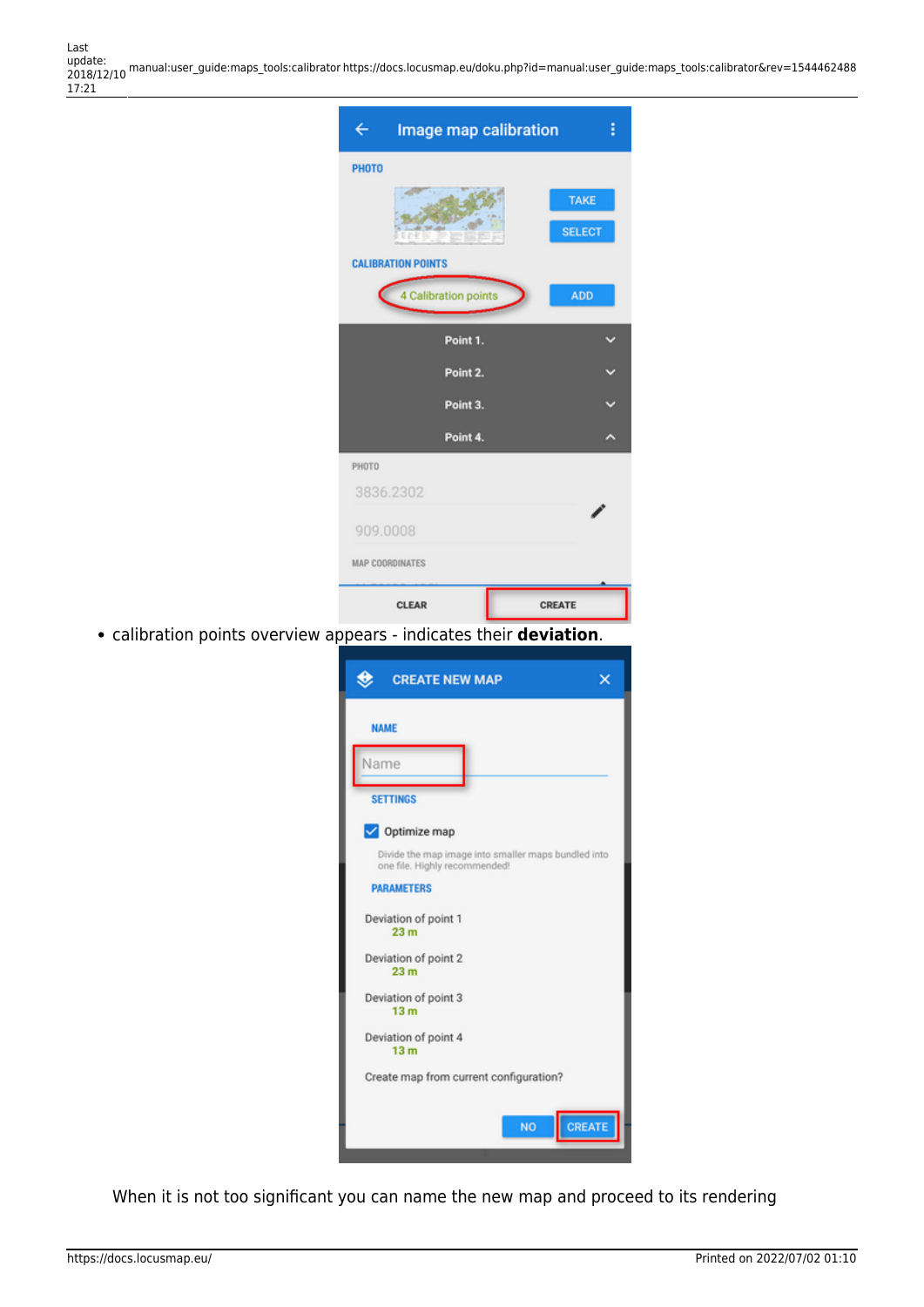If you have chosen a big image it is highly recommended to check **Optimize map** to divide the map image into many small maps (tiles) bundled into one file.

#### **Save the calibration configuration for later use**

If you have **more map images of the same size and scale** to calibrate you can use one configuration for calibrating them all:

- 1. calibrate the first image
- 2. **save the calibration configuration**:



- 3. open the next image
- 4. calibrate
- 5. repeat ad hoc.

### **4. Use the calibrated map**

Your calibrated map appears now as an **overlay**

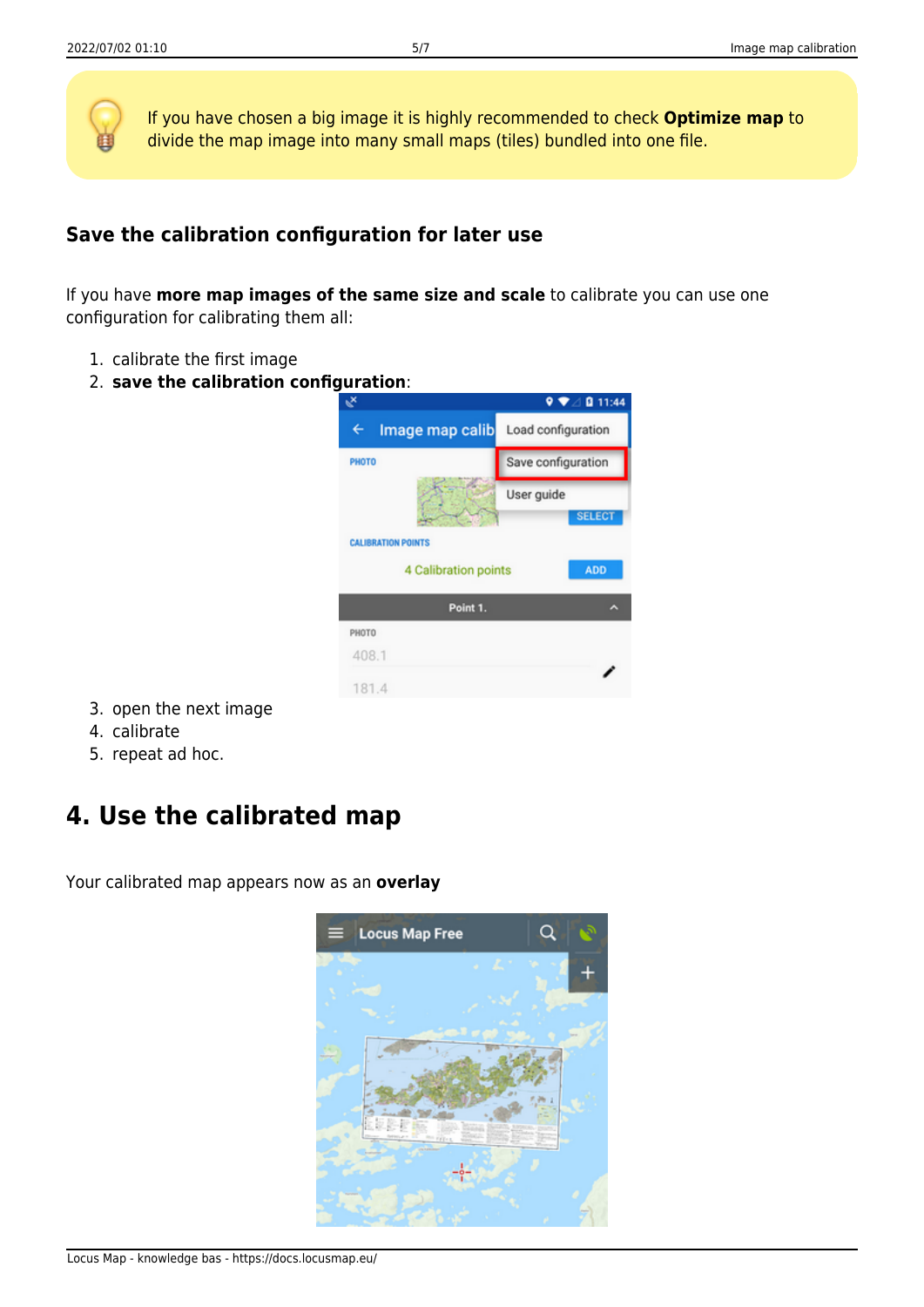Last<br>update: update: 2018/12/10 manual:user\_guide:maps\_tools:calibrator https://docs.locusmap.eu/doku.php?id=manual:user\_guide:maps\_tools:calibrator&rev=1544462488 17:21

#### and can be managed in **[Map Items](https://docs.locusmap.eu/doku.php?id=manual:user_guide:items:management)** box or in the [left panel Active items](https://docs.locusmap.eu/doku.php?id=manual:user_guide:mainscr_lpanel#active_items) tab.



You can change opacity of the calibrated map by selecting it and moving the opacity slider: